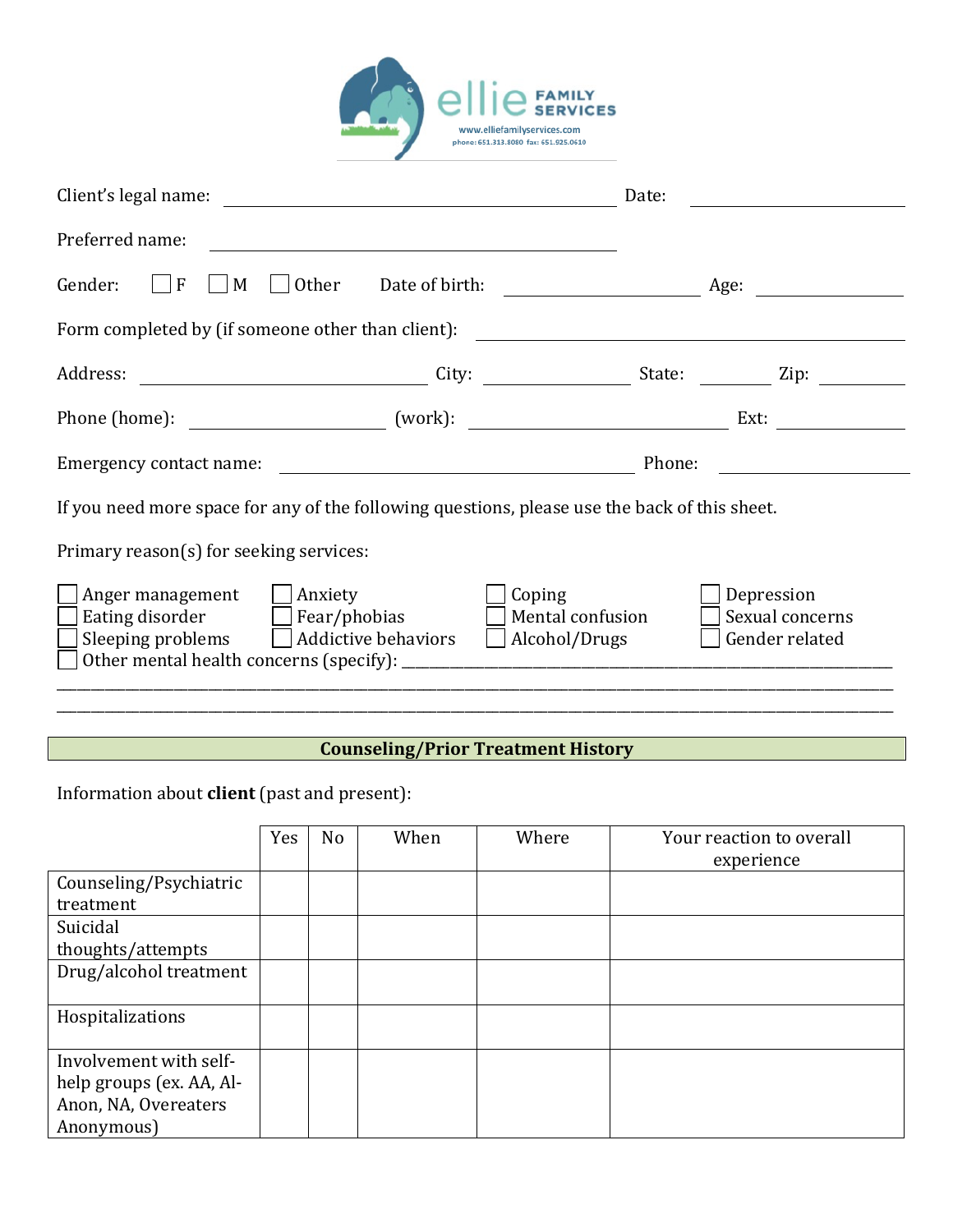# Information about **family/significant others** (past and present):

|                          | Yes | N <sub>o</sub> | When | Where | Your reaction to overall<br>experience |
|--------------------------|-----|----------------|------|-------|----------------------------------------|
| Counseling/Psychiatric   |     |                |      |       |                                        |
| treatment                |     |                |      |       |                                        |
| Suicidal                 |     |                |      |       |                                        |
| thoughts/attempts        |     |                |      |       |                                        |
| Drug/alcohol treatment   |     |                |      |       |                                        |
| Hospitalizations         |     |                |      |       |                                        |
| Involvement with self-   |     |                |      |       |                                        |
| help groups (ex. AA, Al- |     |                |      |       |                                        |
| Anon, NA, Overeaters     |     |                |      |       |                                        |
| Anonymous)               |     |                |      |       |                                        |

Please check behaviors & symptoms that occur to you more often than you would like them to take place:

| Aggression             | Distractibility     | Hopelessness       | Sexual addiction    |
|------------------------|---------------------|--------------------|---------------------|
| Alcohol dependence     | <b>Dizziness</b>    | Impulsivity        | Sexual difficulties |
| Anger                  | Drug dependence     | Irritability       | Sick often          |
| Antisocial behavior    | Eating disorder     | Judgment errors    | Sleeping problems   |
| Anxiety                | Elevated mood       | Loneliness         | Speech problems     |
| $\Box$ Avoiding people | Fatigue             | Memory impairment  | Suicidal thoughts   |
| $\vert$ Chest pain     | Gambling            | Mood shifts        | Trembling           |
| $\Box$ Cyber addiction | Hallucinations      | Panic attacks      | Withdrawing         |
| Depression             | Heart palpitations  | Phobias/fears      | Worrying            |
| Disorientation         | High blood pressure | Recurring thoughts | Other (specify):    |
| Disorganized thoughts  |                     |                    |                     |

Briefly discuss how the above symptoms impair your ability to function effectively:

Any additional information that would assist us in understanding your concerns or problems:

What are your goals for therapy?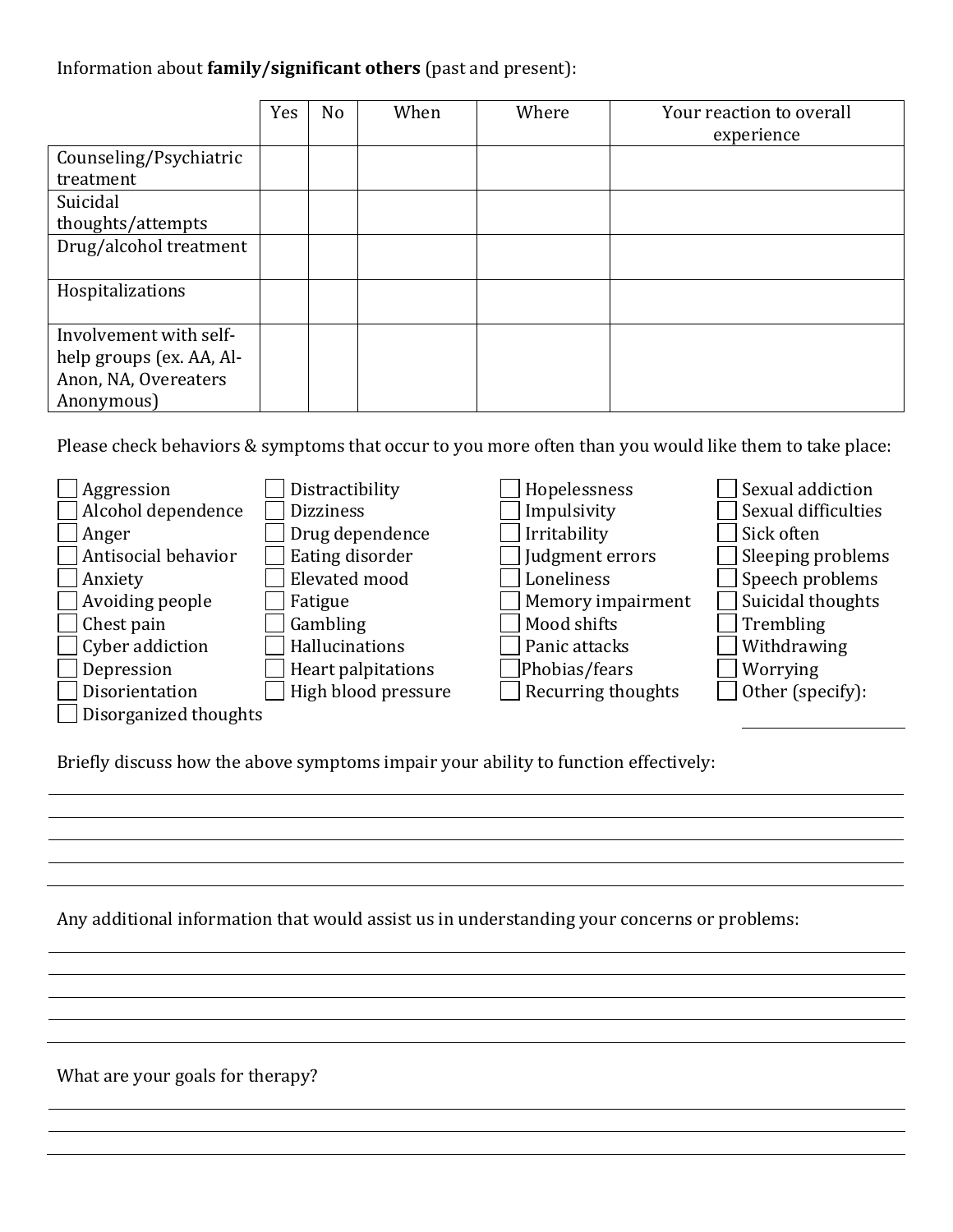| Do you feel suicidal at this time? $\Box$ Yes $\Box$ No<br>If Yes, explain: ____ |
|----------------------------------------------------------------------------------|
|----------------------------------------------------------------------------------|

|                                              |               |           | <b>Chemical Use History</b> |          |        |               |
|----------------------------------------------|---------------|-----------|-----------------------------|----------|--------|---------------|
|                                              |               |           |                             |          |        | Used in last: |
|                                              | Method of use | Frequency | Age of                      | Age of   | 48 hrs | 30 days       |
|                                              | & amount      | of use    | first use                   | last use | (Y/N)  | (Y/N)         |
| Alcohol                                      |               |           |                             |          |        |               |
| <b>Barbiturates</b>                          |               |           |                             |          |        |               |
| Valium/Librium                               |               |           |                             |          |        |               |
| Cocaine/Crack                                |               |           |                             |          |        |               |
| Heroin/Opiates                               |               |           |                             |          |        |               |
| Marijuana                                    |               |           |                             |          |        |               |
| PCP/LSD/Mescaline                            |               |           |                             |          |        |               |
| Inhalants                                    |               |           |                             |          |        |               |
| Caffeine                                     |               |           |                             |          |        |               |
| Nicotine                                     |               |           |                             |          |        |               |
| Over the counter                             |               |           |                             |          |        |               |
| Prescription drugs                           |               |           |                             |          |        |               |
| Other drugs                                  |               |           |                             |          |        |               |
| When and where you typically use substances: |               |           |                             |          |        |               |
| Describe any changes in your use patterns:   |               |           |                             |          |        |               |

Describe how your use has affected your family or friends (include their perceptions of your use): \_\_\_\_\_\_

| $Reason(s)$ for use:<br>Addicted<br>Socialization | Build confidence<br>Taste                                                           | Escape<br>Other (specify): | Self-medication |
|---------------------------------------------------|-------------------------------------------------------------------------------------|----------------------------|-----------------|
|                                                   | How do you believe your substance use affects your life?                            |                            |                 |
|                                                   | Who or what has helped you in stopping or limiting your use?                        |                            |                 |
|                                                   | Does someone in your family have a problem with drugs or alcohol (past or present)? |                            |                 |
|                                                   |                                                                                     |                            |                 |
| If Yes, describe:                                 | Have you had withdrawal symptoms when trying to stop using drugs or alcohol?        |                            | Yes<br>No       |
|                                                   |                                                                                     |                            |                 |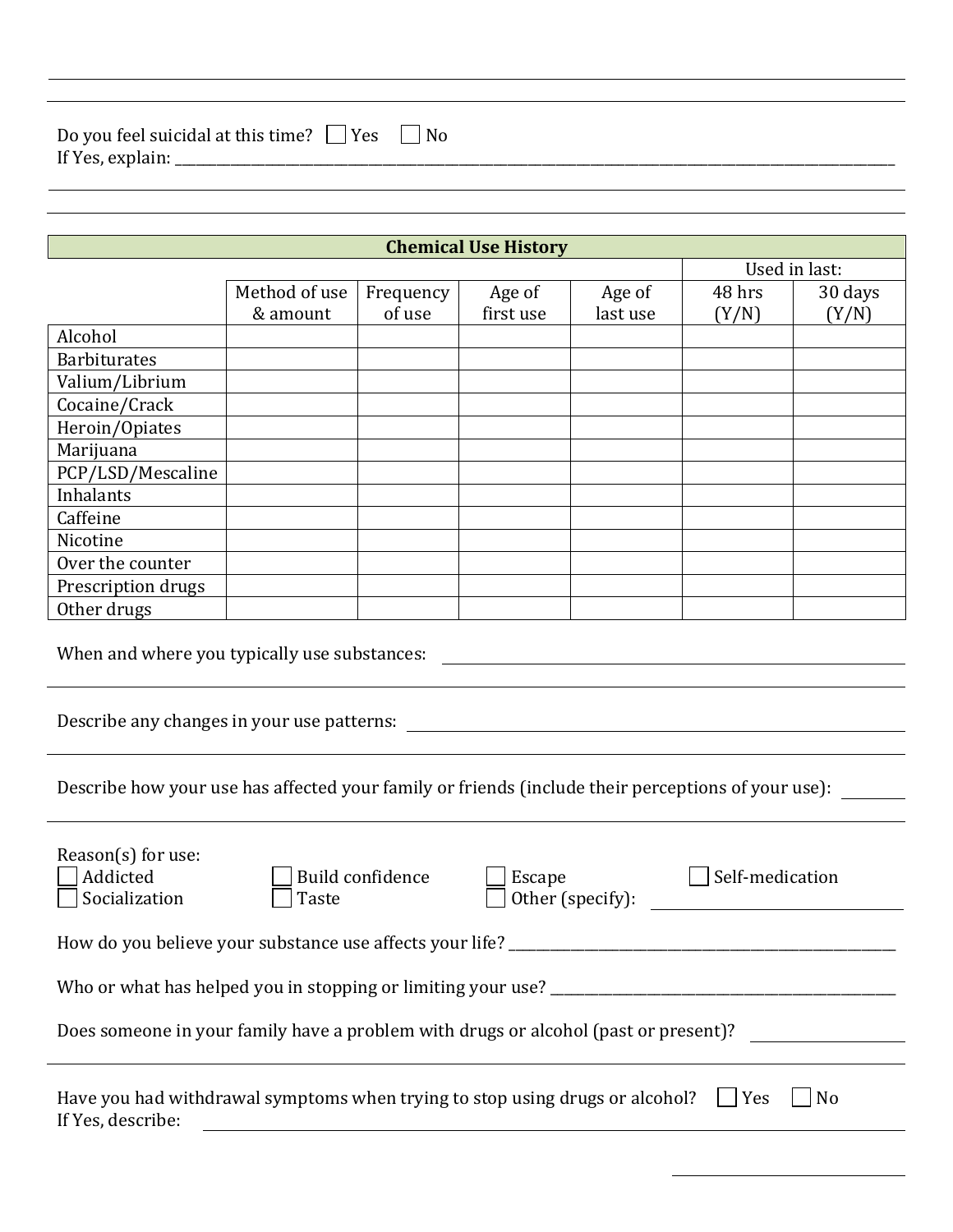| Have you had adverse reactions or overdose to drugs or alcohol? (describe): |                  |
|-----------------------------------------------------------------------------|------------------|
| Does your body temperature change when you drink?<br>If Yes, describe:      | $ $   Yes     No |
| Have drugs or alcohol created a problem for your job?<br>If Yes, describe:  | $ $   Yes     No |

| <b>Family Information</b> |      |     |                 |                            |
|---------------------------|------|-----|-----------------|----------------------------|
| Relationship              | Name | Age | Living<br>(Y/N) | Living with<br>you $(Y/N)$ |
| Mother                    |      |     |                 |                            |
| Father                    |      |     |                 |                            |
| Spouse                    |      |     |                 |                            |
| Children                  |      |     |                 |                            |
| Other Parent/caretaker    |      |     |                 |                            |
|                           |      |     |                 |                            |
|                           |      |     |                 |                            |

Significant others (ex. Brothers, sisters, grandparents, step-relatives). Please specify relationship.

| Relationship | Name | Age | Living<br>(Y/N) | Living with<br>you (Y/N) |
|--------------|------|-----|-----------------|--------------------------|
|              |      |     |                 |                          |
|              |      |     |                 |                          |
|              |      |     |                 |                          |
|              |      |     |                 |                          |
|              |      |     |                 |                          |
|              |      |     |                 |                          |
|              |      |     |                 |                          |

Marital status and length of time (more than one answer may apply):

| Single                           | Separated                                                                               |  |
|----------------------------------|-----------------------------------------------------------------------------------------|--|
| Legally married                  | Annulment                                                                               |  |
| Widowed                          | Divorced                                                                                |  |
| Polyamorous                      | Unmarried, living together                                                              |  |
| Divorce in process               | Total number of marriages:                                                              |  |
|                                  | Assessment of current relationship (if applicable): $\Box$ Good $\Box$ Fair<br>$ $ Poor |  |
| Parental information:            |                                                                                         |  |
| Parents legally married          | Mother remarried: number of times:                                                      |  |
| Parents have ever been separated | Father remarried: number of times:                                                      |  |
| Parents ever divorced            |                                                                                         |  |

Special circumstances (ex. Raised by person other than parents, information about spouse/children not living with you, etc.): \_\_\_\_\_\_\_\_\_\_\_\_\_\_\_\_\_\_\_\_\_\_\_\_\_\_\_\_\_\_\_\_\_\_\_\_\_\_\_\_\_\_\_\_\_\_\_\_\_\_\_\_\_\_\_\_\_\_\_\_\_\_\_\_\_\_\_\_\_\_\_\_\_\_\_\_\_\_\_\_\_\_\_\_\_\_\_\_\_\_\_\_\_\_\_\_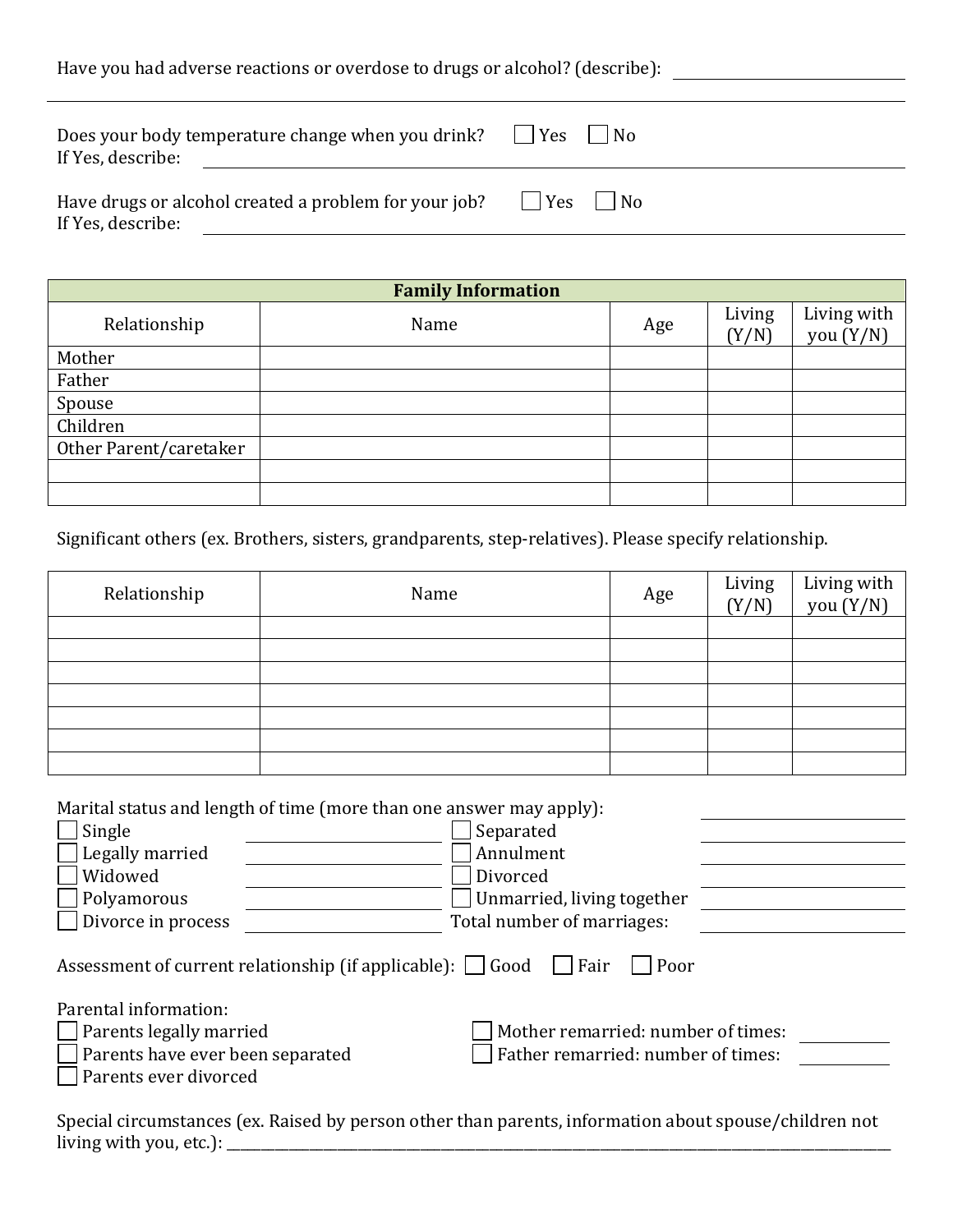# **Development**

 $\Box$ 

| Development                                                                                                                                                                                                                                                                                                                                                       |  |  |  |
|-------------------------------------------------------------------------------------------------------------------------------------------------------------------------------------------------------------------------------------------------------------------------------------------------------------------------------------------------------------------|--|--|--|
| Are there special, unusual, or traumatic circumstances that affected your development? $\Box$ Yes<br>N <sub>o</sub>                                                                                                                                                                                                                                               |  |  |  |
| Has there been history of child abuse? $\Box$ Yes $\Box$ No<br>If Yes, which type(s)? $\Box$ Sexual $\Box$ Physical $\Box$ Verbal<br>If Yes, the abuse was as a: $\Box$ Victim $\Box$ Perpetrator                                                                                                                                                                 |  |  |  |
|                                                                                                                                                                                                                                                                                                                                                                   |  |  |  |
| <b>Social Relationships</b><br><u> 1990 - Jan Barat, martin a</u>                                                                                                                                                                                                                                                                                                 |  |  |  |
| How do you generally get along with other people (check all that apply)?<br>Affectionate Affectionate Affectionate<br>$\Box$ Follower<br>$\Box$ Fight/argue often<br>$\overline{\phantom{a}}$ Leader $\overline{\phantom{a}}$ Outgoing<br>Shy/withdrawn<br>Friendly<br>Submissive<br>Sexual orientation:<br>Comments:                                             |  |  |  |
| <u> 1989 - Jan Samuel Barbara, margaret e</u>                                                                                                                                                                                                                                                                                                                     |  |  |  |
| Sexual dysfunctions? $\Box$ Yes $\Box$ No                                                                                                                                                                                                                                                                                                                         |  |  |  |
| Any current or history of being a sexual perpetrator? $\Box$ Yes<br>N <sub>0</sub>                                                                                                                                                                                                                                                                                |  |  |  |
| Cultural/Ethnic<br><u> 1989 - Johann Barn, mars ar y</u> brening ar y brening ar y brening ar y brening ar y brening ar y brening ar y b                                                                                                                                                                                                                          |  |  |  |
|                                                                                                                                                                                                                                                                                                                                                                   |  |  |  |
| Are you experiencing any problems due to cultural or ethnic issues? $\Box$ Yes<br>No<br>If Yes, describe: _<br><u> 1989 - Andrea Station (b. 1989)</u>                                                                                                                                                                                                            |  |  |  |
|                                                                                                                                                                                                                                                                                                                                                                   |  |  |  |
| Spiritual/Religious and the contract of the contract of the contract of the contract of the contract of the contract of the contract of the contract of the contract of the contract of the contract of the contract of the co<br>$\mathcal{L}^{\text{max}}_{\text{max}}$ and $\mathcal{L}^{\text{max}}_{\text{max}}$ and $\mathcal{L}^{\text{max}}_{\text{max}}$ |  |  |  |
| How important to you are spiritual matters? $\Box$ Not $\Box$ Somewhat<br>Moderately<br>Very                                                                                                                                                                                                                                                                      |  |  |  |
| Are you affiliated with a spiritual or religious group? $\Box$ Yes $\Box$ No                                                                                                                                                                                                                                                                                      |  |  |  |
| Were you raised within a spiritual or religious group? $\Box$ Yes<br>N <sub>o</sub>                                                                                                                                                                                                                                                                               |  |  |  |
| Would you like your spiritual/religious beliefs incorporated into counseling? $\Box$ Yes<br>$ $ No                                                                                                                                                                                                                                                                |  |  |  |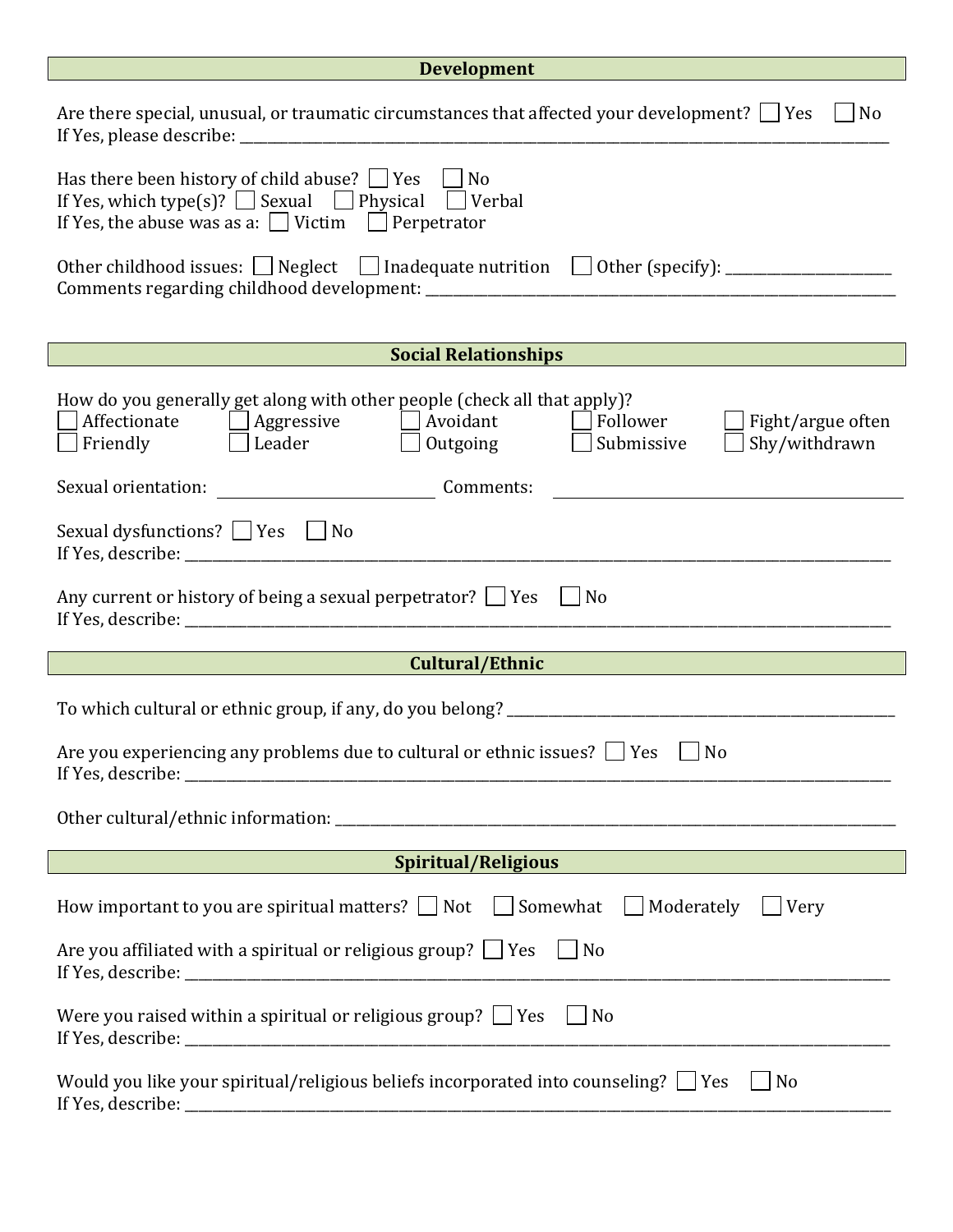|                                                                                                                                                                                              |                                                | Legal             |                                              |                      |  |
|----------------------------------------------------------------------------------------------------------------------------------------------------------------------------------------------|------------------------------------------------|-------------------|----------------------------------------------|----------------------|--|
| <b>Current Status:</b>                                                                                                                                                                       |                                                |                   |                                              |                      |  |
| Are you involved in any active cases (traffic, civil, criminal)? $\Box$ Yes<br>If Yes, please describe and indicate the court hearing/trial dates and charges: _____________________________ |                                                |                   | N <sub>0</sub>                               |                      |  |
| Are you presently on probation or parole? $\Box$ Yes                                                                                                                                         |                                                | No                |                                              |                      |  |
| <b>Past History:</b>                                                                                                                                                                         |                                                |                   |                                              |                      |  |
| Traffic violations:<br>Criminal involvement:                                                                                                                                                 | Yes<br>N <sub>0</sub><br>Yes<br>N <sub>o</sub> | DWI, DUI, etc.:   | Yes<br>Civil involvement:<br>Yes             | N <sub>0</sub><br>No |  |
| If you responded Yes to any of the above, please fill in the following information:                                                                                                          |                                                |                   |                                              |                      |  |
| Charges                                                                                                                                                                                      | Date                                           | Where (city)      |                                              | Results              |  |
|                                                                                                                                                                                              |                                                |                   |                                              |                      |  |
|                                                                                                                                                                                              |                                                |                   |                                              |                      |  |
|                                                                                                                                                                                              |                                                |                   |                                              |                      |  |
|                                                                                                                                                                                              |                                                |                   |                                              |                      |  |
|                                                                                                                                                                                              |                                                |                   |                                              |                      |  |
|                                                                                                                                                                                              |                                                | <b>Education</b>  |                                              |                      |  |
| Years of education:                                                                                                                                                                          |                                                |                   | Currently enrolled in school? $\Box$ Yes     | N <sub>0</sub>       |  |
| Fill in all that apply:<br>High school grad/GED<br>Vocational Number of years:                                                                                                               |                                                |                   |                                              |                      |  |
| College                                                                                                                                                                                      | Number of years:                               | Graduated?        | Graduated? $\Box$ Yes $\Box$ No<br>Yes<br>No | Major:<br>Major:     |  |
| Graduate<br>Number of years:<br>Graduated?<br><b>Yes</b><br>N <sub>o</sub><br>Major:                                                                                                         |                                                |                   |                                              |                      |  |
| Other training:                                                                                                                                                                              |                                                |                   |                                              |                      |  |
|                                                                                                                                                                                              |                                                |                   |                                              |                      |  |
|                                                                                                                                                                                              |                                                | <b>Employment</b> |                                              |                      |  |
| List job history (begin with most recent job):                                                                                                                                               |                                                |                   |                                              |                      |  |
| Employer                                                                                                                                                                                     | Dates                                          | Title             | Reason left                                  | How often miss work? |  |
|                                                                                                                                                                                              |                                                |                   |                                              |                      |  |
|                                                                                                                                                                                              |                                                |                   |                                              |                      |  |
|                                                                                                                                                                                              |                                                |                   |                                              |                      |  |

| Currently: | $\Box$ Full-Time $\Box$ Part-Time $\Box$ Temp                  | $\Box$ Laid-Off $\Box$ Disabled | $\Box$ Retired |
|------------|----------------------------------------------------------------|---------------------------------|----------------|
|            |                                                                |                                 |                |
|            | $\Box$ Social Security $\Box$ Student $\Box$ Other (describe): |                                 |                |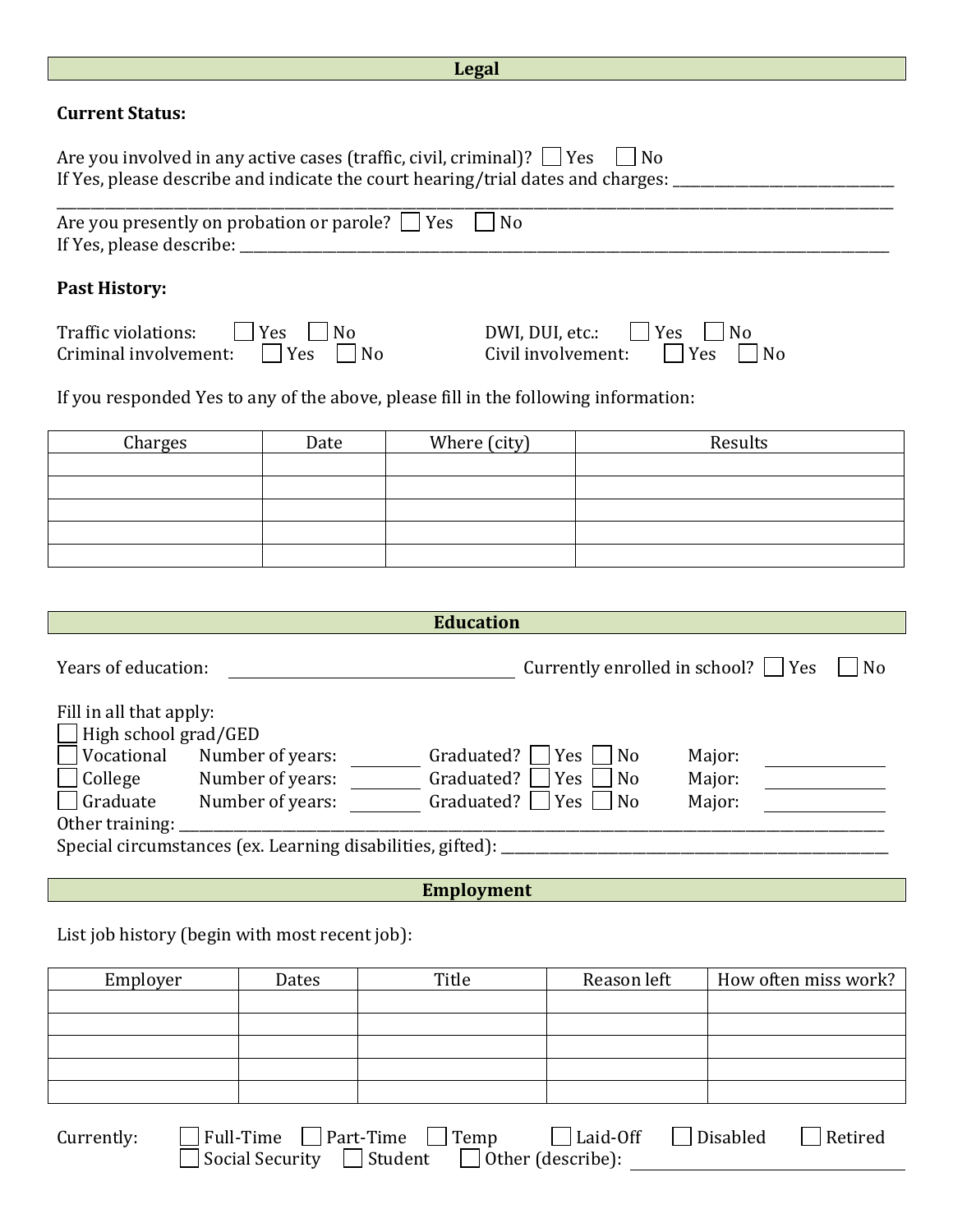| <b>Military</b> |
|-----------------|
|                 |

| Combat experience? $\Box$ Yes $\Box$ No |
|-----------------------------------------|
|                                         |
| Discharge date:                         |
| Type of discharge:                      |
| Rank at discharge date:                 |
|                                         |

### **Leisure/Recreational**

Describe special areas of interest or hobbies (ex. Art, reading, crafts, physical fitness, sports, outdoor activities, church activities, walking, diet/health, hunting, fishing, bowling, traveling, etc.):

| Activity | How often now? | How often in the past? |
|----------|----------------|------------------------|
|          |                |                        |
|          |                |                        |
|          |                |                        |
|          |                |                        |
|          |                |                        |

# **Medical/Physical Health**

| <b>AIDS</b>       | <b>Dizziness</b>       | Nose bleeds                   |
|-------------------|------------------------|-------------------------------|
| Alcoholism        | Drug abuse             | Pneumonia                     |
| Abdominal pain    | Epilepsy               | Rheumatic fever               |
| Abortion          | Ear infections         | Sexually transmitted diseases |
| Allergies         | Eating problems        | Sleeping disorders            |
| Anemia            | Fainting               | Sore throat                   |
| Appendicitis      | Fatigue                | Scarlet fever                 |
| Arthritis         | Frequent urination     | Sinusitis                     |
| Asthma            | Headaches              | Smallpox                      |
| <b>Bronchitis</b> | Hearing problems       | Stroke                        |
| Bed wetting       | Hepatitis              | Sexual problems               |
| Cancer            | High blood pressure    | Tonsilitis                    |
| Chest pain        | Kidney problems        | Tuberculosis                  |
| Chronic pain      | Measles                | Toothache                     |
| Colds/cough       | Mononucleosis          | Thyroid problems              |
| Constipation      | Mumps                  | Vision problems               |
| Chicken Pox       | Menstrual pain         | Vomiting                      |
| Dental problems   | <b>Miscarriages</b>    | Whooping cough                |
| <b>Diabetes</b>   | Neurological disorders | Other (describe):             |
| Diarrhea          | Nausea                 |                               |

List any health concerns: \_\_\_\_\_\_\_\_\_\_\_\_\_\_\_\_\_\_\_\_\_\_\_\_\_\_\_\_\_\_\_\_\_\_\_\_\_\_\_\_\_\_\_\_\_\_\_\_\_\_\_\_\_\_\_\_\_\_\_\_\_\_\_\_\_\_\_\_\_\_\_\_\_\_\_\_\_\_\_\_\_\_\_\_\_\_\_\_\_\_\_\_

List any recent health or physical changes: \_\_\_\_\_\_\_\_\_\_\_\_\_\_\_\_\_\_\_\_\_\_\_\_\_\_\_\_\_\_\_\_\_\_\_\_\_\_\_\_\_\_\_\_\_\_\_\_\_\_\_\_\_\_\_\_\_\_\_\_\_\_\_\_\_\_\_\_\_\_\_\_

| Current prescribed medication | Dose | Dates | Purpose | Side Effects |
|-------------------------------|------|-------|---------|--------------|
|                               |      |       |         |              |
|                               |      |       |         |              |